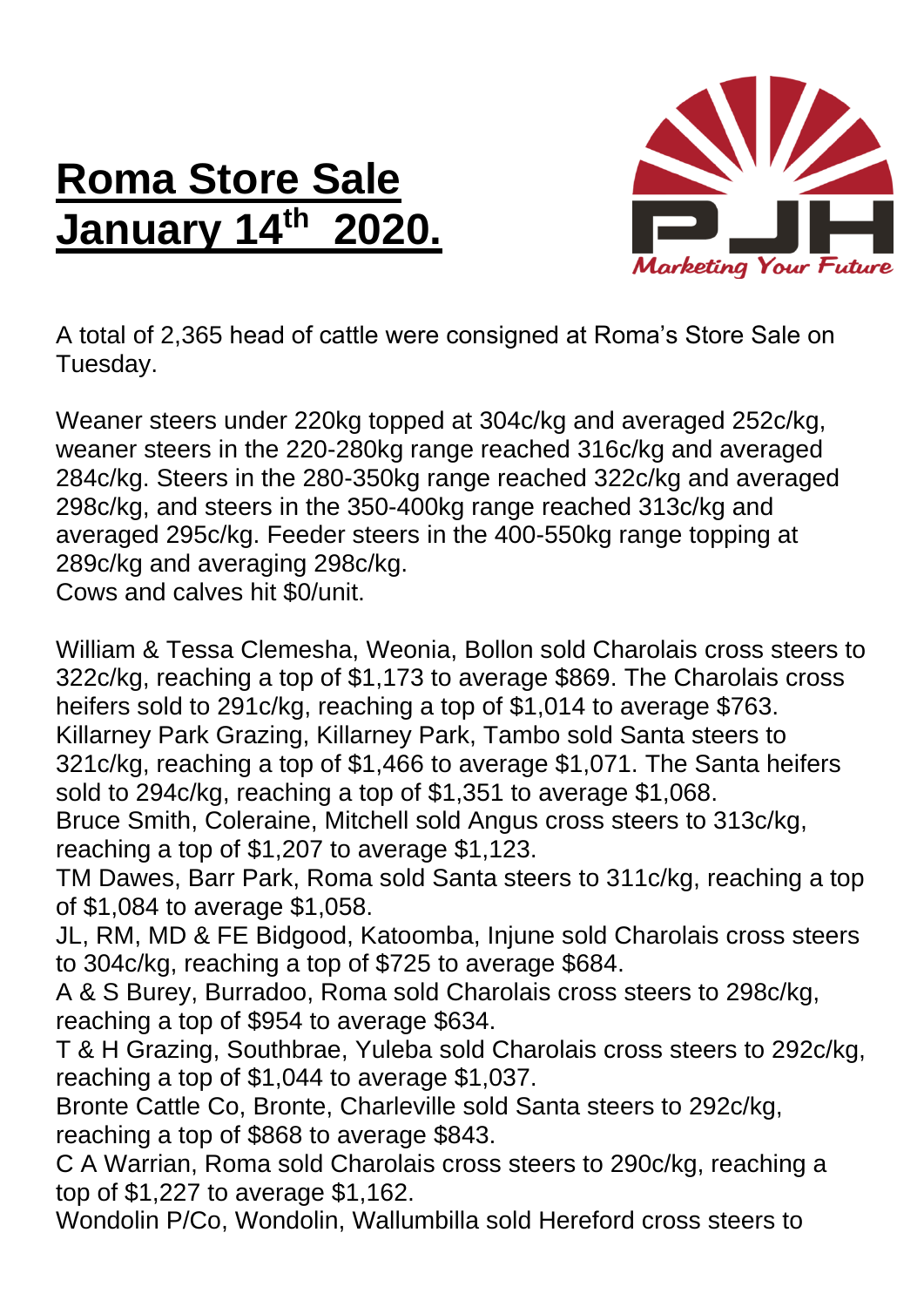284c/kg, reaching a top of \$883 to average \$883. The Angus cross heifers sold to 238c/kg, reaching a top of \$873 to average \$724. Whitton Cattle Co, Myrtleville, Injune sold Brahman cross steers to 282c/kg, reaching a top of \$1,004 to average \$1,004.

Heifers under 220kg topped at 220c/kg and averaged 172c/kg, while heifers in the 220-280kg range topped at 282c/kg and averaged 234c/kg. Heifers in the 280-350kg range topped at 294c/kg, averaging 265c/kg. Heifers in the 350-450kg range topped at 294c/kg, averaging 256c/kg.

Ox Beef Trust, Myall, Roma sold Angus cross heifers to 276c/kg, reaching a top of \$978 to average \$862.

SKS Contractors Pty Ltd, Dongara, Roma sold Droughtmaster cross heifers to 275c/kg, reaching a top of \$1,145 to average \$826. The Droughtmaster cross cows sold to 240c/kg, reaching a top of \$1,363 to average \$1,127.

M & S Benson, Seaside, Yuleba sold Charolais cross heifers to 271c/kg, reaching a top of \$884 to average \$800.

Wallabella, Wallumbilla sold Angus cross heifers to 260c/kg, reaching a top of \$728 to average \$635.

JT & LK Postle, Doboy, Injune sold Charolais heifers to 244c/kg, reaching a top of \$651 to average \$569.

Cows in the 300-400kg range reached 216c/kg and averaged 149c/kg, while cows in the 400kg-500kg range reached 250c/kg and averaged 193c/kg. Cows over 500kg topped at 244c/kg, averaging 224c/kg.

Hillside Group, Hillside, Wallumbilla sold Santa cows to 244c/kg, reaching a top of \$1,387 to average \$1,226.

## *NO PRIME SALE THIS WEEK*

*Next week PJH sell 1 stposition.*